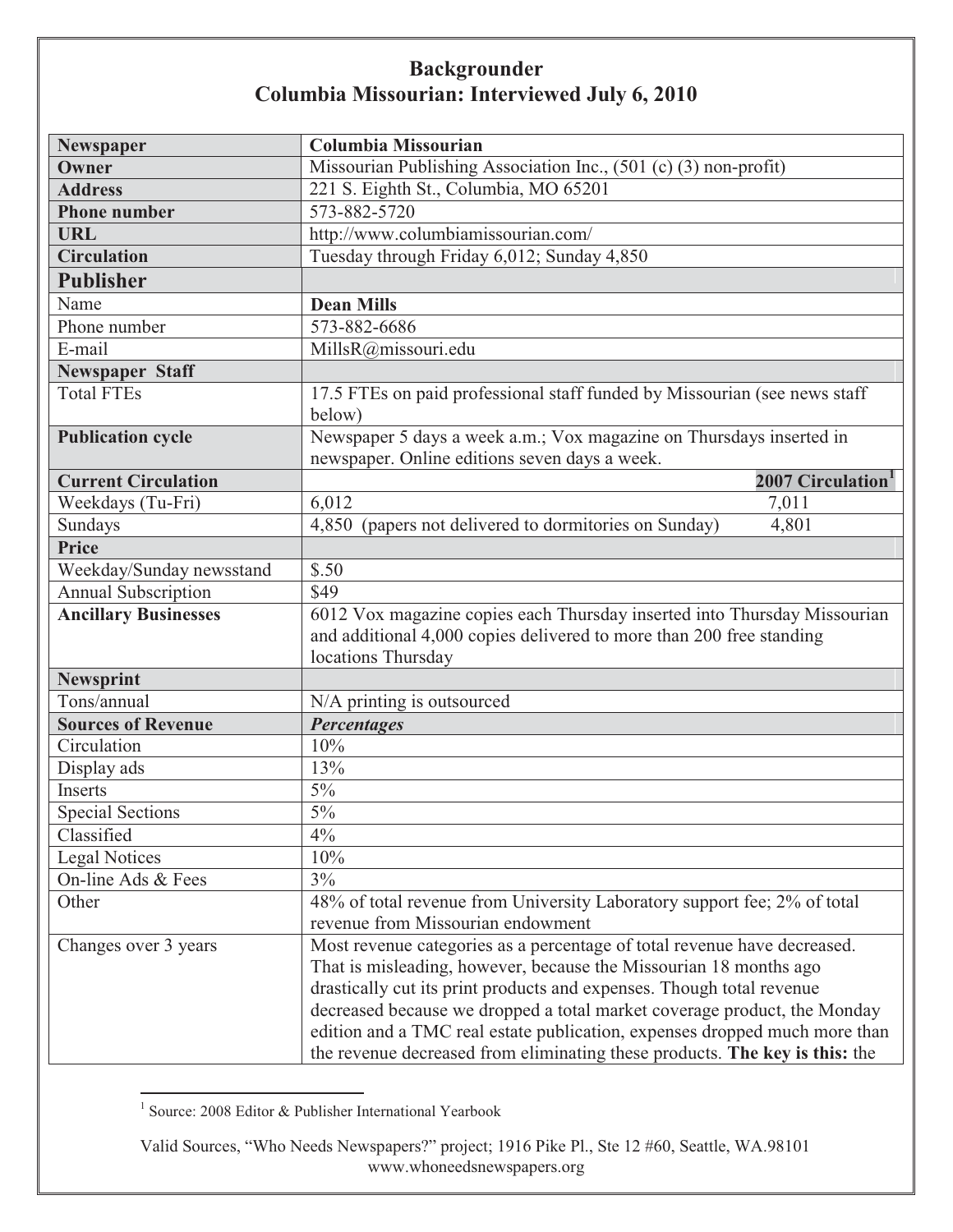|                              | profit margin improved 85% from reducing our print frequency.                  |
|------------------------------|--------------------------------------------------------------------------------|
| <b>Digital</b>               |                                                                                |
| Pay wall?                    | N <sub>o</sub>                                                                 |
| Considering a pay wall?      | N <sub>o</sub>                                                                 |
| <b>Profit Margin</b>         | Margin for most recent fiscal year completed is -12%. The Missourian is a      |
|                              | 501c3 or not-for-profit corporation.                                           |
| <b>Executive Editor for</b>  |                                                                                |
| <b>Innovation</b>            |                                                                                |
| Name                         | <b>Tom Warhover</b>                                                            |
| Term of service              | July 1, 2001                                                                   |
| Phone number                 | 573-882-5734                                                                   |
| E-mail                       | warhovert@missouri.edu                                                         |
| <b>News Staff</b>            |                                                                                |
| <b>Total FTE</b>             | 15 full time and 27 part time                                                  |
| Reporters                    | 110-140 student reporters in spring and fall semesters; 60 in summer; 15 at    |
|                              | intercession (mid-December to mid-January)                                     |
| Editors                      | 22 editor-professors; about 40 paid part-time assistant editors.               |
| Photo                        | 15 editor-professors and about 30 part-time assistant editors.                 |
| Web & Video                  | Web (and video) personnel, dedicated 3 as part of our information technology   |
|                              | staff, although everyone in the newsroom is responsible for the Web.           |
| <b>Bureaus</b>               | Capitol bureau (Jefferson City)                                                |
| Coverage                     | Dedicated more than 50% of time.                                               |
| Local municipal government   | 10                                                                             |
| Courts                       | $5 - 8$                                                                        |
| Public safety                | 16-18 (includes courts)                                                        |
| State government             | 6 in session; 3-5 in fall                                                      |
| <b>School Board</b>          | $\overline{3}$                                                                 |
| <b>Business</b>              | $\theta$                                                                       |
| <b>Sports</b>                | <b>Sports 12-14</b>                                                            |
| Entertainment & arts         | Entertainment & the Arts 12-14                                                 |
| Other: Neighborhoods         | Neighborhoods 12-14 (fall '10 semester is closer to 60, as we're experimenting |
|                              | with a newsroom structure that's primarily neighborhood-based.)                |
| <b>Director of Digital</b>   |                                                                                |
| <b>Development</b>           |                                                                                |
| Name                         | <b>Rob Weir</b>                                                                |
| Term of service              | Since October 2008                                                             |
| Phone                        | 573-882-5057                                                                   |
| E-Mail                       | weirr@missouri.edu                                                             |
| <b>Digital News Staff</b>    |                                                                                |
| Size                         | 3, including Weir                                                              |
| Sufficient?                  | Busy at beginning of each term                                                 |
| <b>Reporting/Photo staff</b> |                                                                                |
| Does reporting staff feed    | Yes; depends on their comfort level. Missourian has a "file to web-first"      |
| materials for digital media  | operating plan.                                                                |

Valid Sources, "Who Needs Newspapers?" project; 1916 Pike Pl., Ste 12 #60, Seattle, WA.98101 www.whoneedsnewspapers.org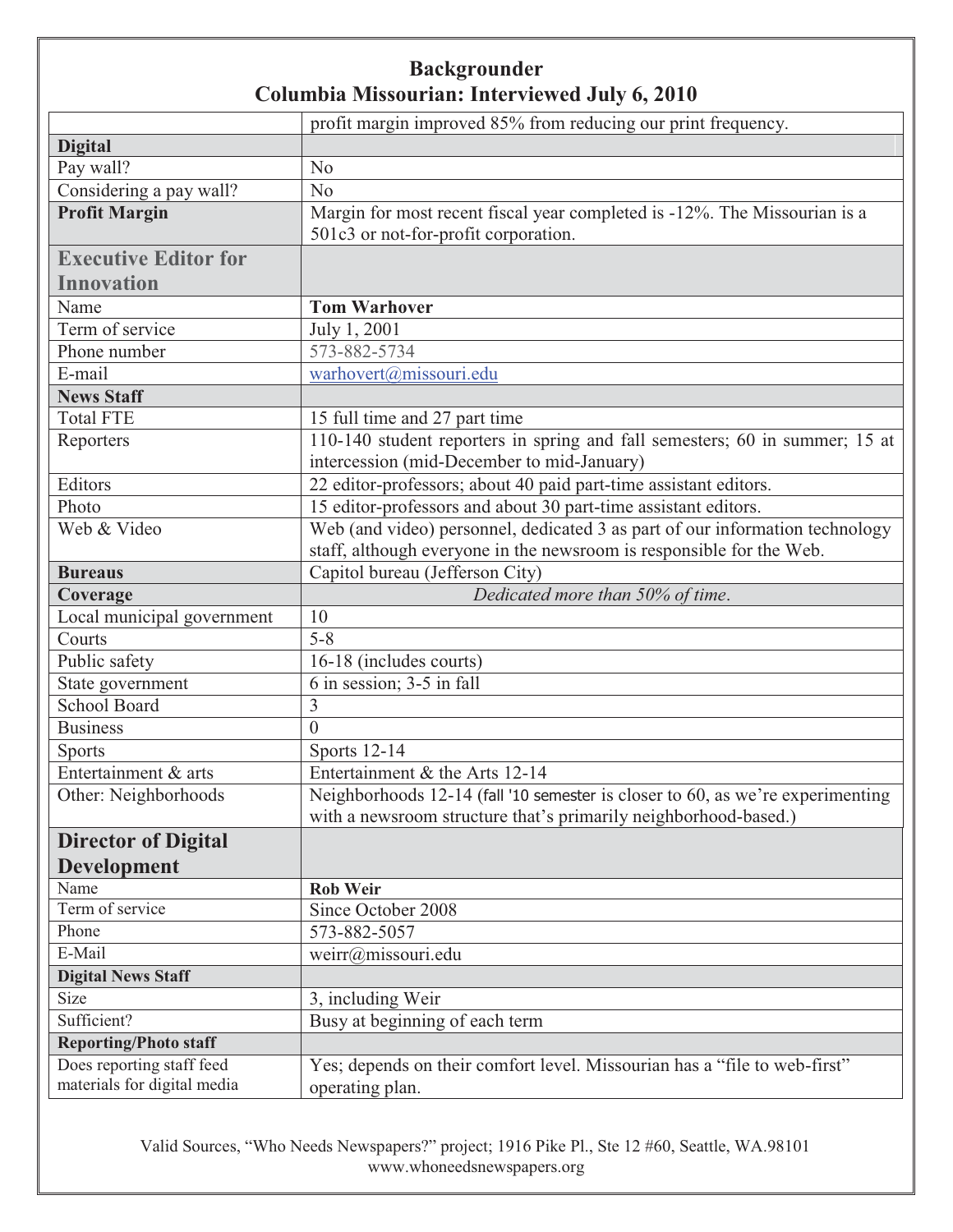| Should they?                                                       | N/A                                                                           |
|--------------------------------------------------------------------|-------------------------------------------------------------------------------|
| <b>Capabilities</b>                                                |                                                                               |
| Web platform software?                                             | Subset of Python, Django                                                      |
| Content management system:                                         | We have a CMS on the backend of our Web system. It's written in Django, a     |
| software?                                                          | Python-based Web framework.                                                   |
|                                                                    |                                                                               |
| Does your organization                                             | Yes                                                                           |
| write code?                                                        |                                                                               |
| Number of coders?                                                  | One                                                                           |
| Zero? How out-sourced?                                             | <b>NA</b>                                                                     |
| Out-sourced, off the shelf or with<br>vendors?                     | Most off the shelf                                                            |
| Proprietary or open-source code?                                   | Wrote website in open-sourced code: Subset of Python, Django. Our new         |
| Why?                                                               | website is being developed with investors to be started January 2011; sold in |
|                                                                    | a cloud system - JUnit.ASP                                                    |
| <b>Flexibility &amp; response time</b>                             |                                                                               |
| Can you change web platform -                                      | Make many incremental changes as needed.                                      |
| coding, architecture, software --                                  |                                                                               |
| at least once a month? Do you?                                     |                                                                               |
| Can you add new functionality                                      | Relatively promptly given size of staff.                                      |
| promptly as it becomes available?                                  |                                                                               |
| <b>Digital Tools</b>                                               |                                                                               |
| Crowd sourcing?                                                    | Yes                                                                           |
| Data visualization?                                                | Yes; usage determined by size of CAR classes.                                 |
| Investigative reporting?                                           | Yes                                                                           |
| Documentary video?                                                 | Yes                                                                           |
| Any other kinds of digital tools                                   | Slide shows (using "SoundSlide"); Live broadcasts using "Cover it live."      |
| are being used?                                                    |                                                                               |
| <b>Social Media</b>                                                |                                                                               |
| What is the overall organizational                                 | Face Book -- yes                                                              |
| commitment to collecting,<br>creating, shaping and delivering      | Twitter -- yes<br>Others:                                                     |
| all your news/information                                          | Tumblr logs -- occasionally                                                   |
| products through these digital                                     |                                                                               |
| channels?                                                          |                                                                               |
| To what extent is your newspaper                                   | Extensively                                                                   |
| connected to people through                                        |                                                                               |
| social media?                                                      |                                                                               |
| <b>Advertising</b>                                                 |                                                                               |
| Is your advertising staff able to                                  | Yes; competitive in the market place.                                         |
| provide competitive digital                                        |                                                                               |
| services to merchants?                                             |                                                                               |
| Do you use "real time" ads?                                        | Yes                                                                           |
| Does your advertising department                                   | Don't currently; may in the future.                                           |
| sell "digital services", such as<br>helping merchants with website |                                                                               |
| production?                                                        |                                                                               |
| Does your ad department sell                                       | Not yet.                                                                      |
|                                                                    |                                                                               |

Valid Sources, "Who Needs Newspapers?" project; 1916 Pike Pl., Ste 12 #60, Seattle, WA.98101 www.whoneedsnewspapers.org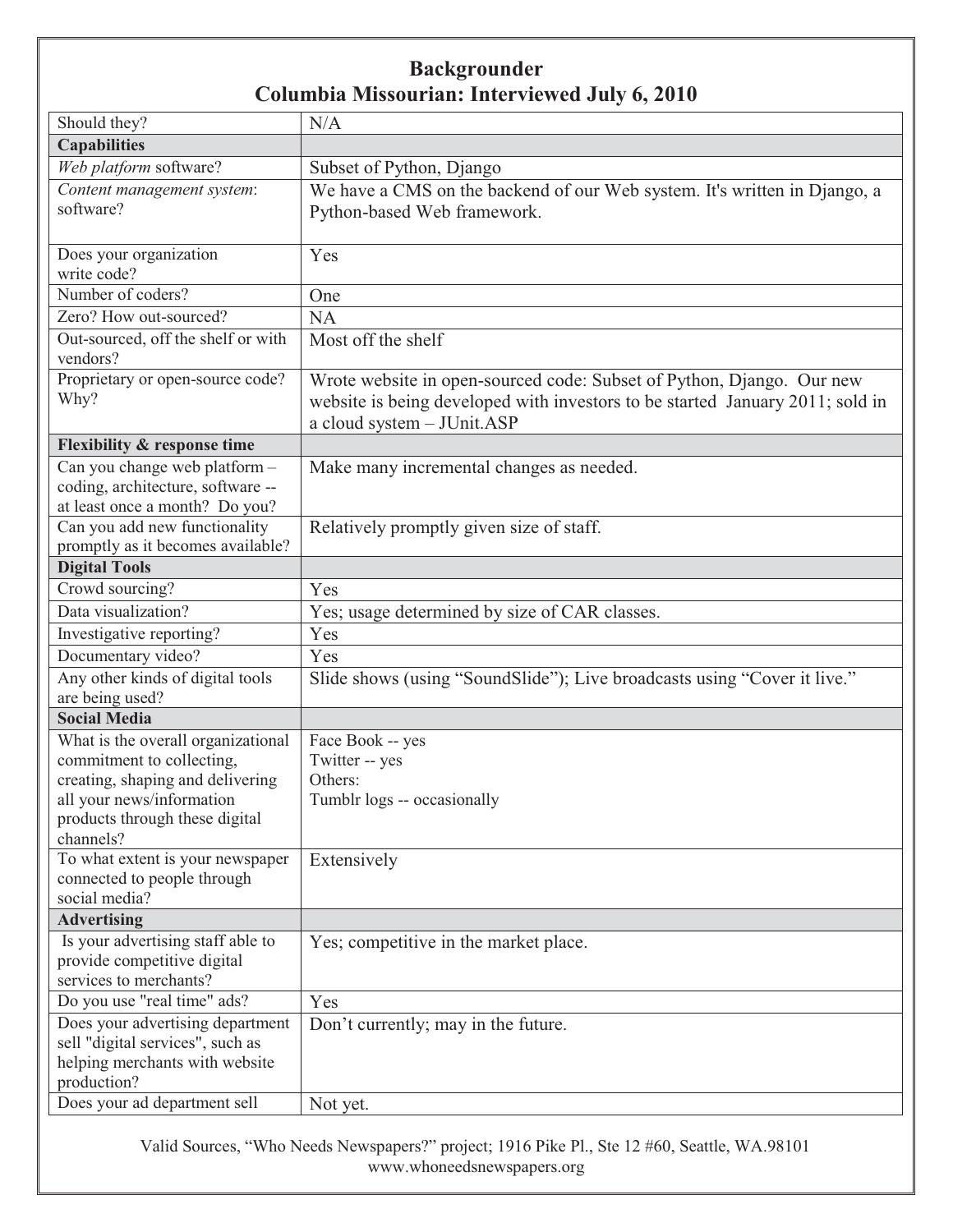| electronic coupons or other                                  |                                                                       |
|--------------------------------------------------------------|-----------------------------------------------------------------------|
| modern digital products?                                     |                                                                       |
| <b>Assessment</b>                                            |                                                                       |
| How do you assess your digital<br>news/information products? |                                                                       |
| Page-views?                                                  | 875,000/ month                                                        |
| Monthly uniques?                                             | 375,000/ month                                                        |
| Revenue?                                                     | Yes                                                                   |
| What other metrics do you use?                               | Duration on site, unique visitors, bounce-back rate, referrals        |
| Do you assess news content?                                  |                                                                       |
| Number of sources?                                           | N/A                                                                   |
| Writing or visual journalism                                 | N/A                                                                   |
| impact?                                                      |                                                                       |
| Other?                                                       | Monitoring "most viewed" stories                                      |
| <b>Editing</b>                                               |                                                                       |
| Are there different procedures                               | Post stories quickly, less oversight. Often "copy desk" checks stores |
| (layers of editing) for web vs.                              | afterward. Copy desk often shortens stories for print edition.        |
| print products?                                              |                                                                       |
| Do you use AP Style in your                                  | Mostly; with some local Missourian style rules.                       |
| digital products?<br>Do you charge for any digital           |                                                                       |
| news products?                                               | Yes, advertising                                                      |
| Which products and how much?                                 | Paywall existed in early phase: 1994-98, but was discontinued.        |
|                                                              | Archives: No charges                                                  |
| <b>Digital Delivery Systems</b>                              |                                                                       |
| What delivery systems do you                                 |                                                                       |
| employ?                                                      |                                                                       |
| E-edition? (software?)                                       | No; but e-books have been created for special projects                |
| <b>Smart Phone - apps</b>                                    |                                                                       |
| -- iPhone                                                    | Working on app.                                                       |
| -- Android                                                   | Not yet.                                                              |
| -- Blackberry                                                | Not yet.                                                              |
| -- Palm                                                      | Not yet.                                                              |
| -- Other?                                                    | Not yet.                                                              |
| Tablets                                                      |                                                                       |
| -- iPad                                                      | Working on app.                                                       |
| -- Other                                                     | Not yet.                                                              |
| Kindle                                                       | N <sub>o</sub>                                                        |
| Any other systems                                            | N <sub>o</sub>                                                        |
| <b>Knowledge products</b>                                    |                                                                       |
| Do you offer "knowledge                                      | N <sub>o</sub>                                                        |
| products," such as books,                                    |                                                                       |
| magazines, and television or radio                           |                                                                       |
| programs in addition to the core                             |                                                                       |
| daily paper?                                                 |                                                                       |